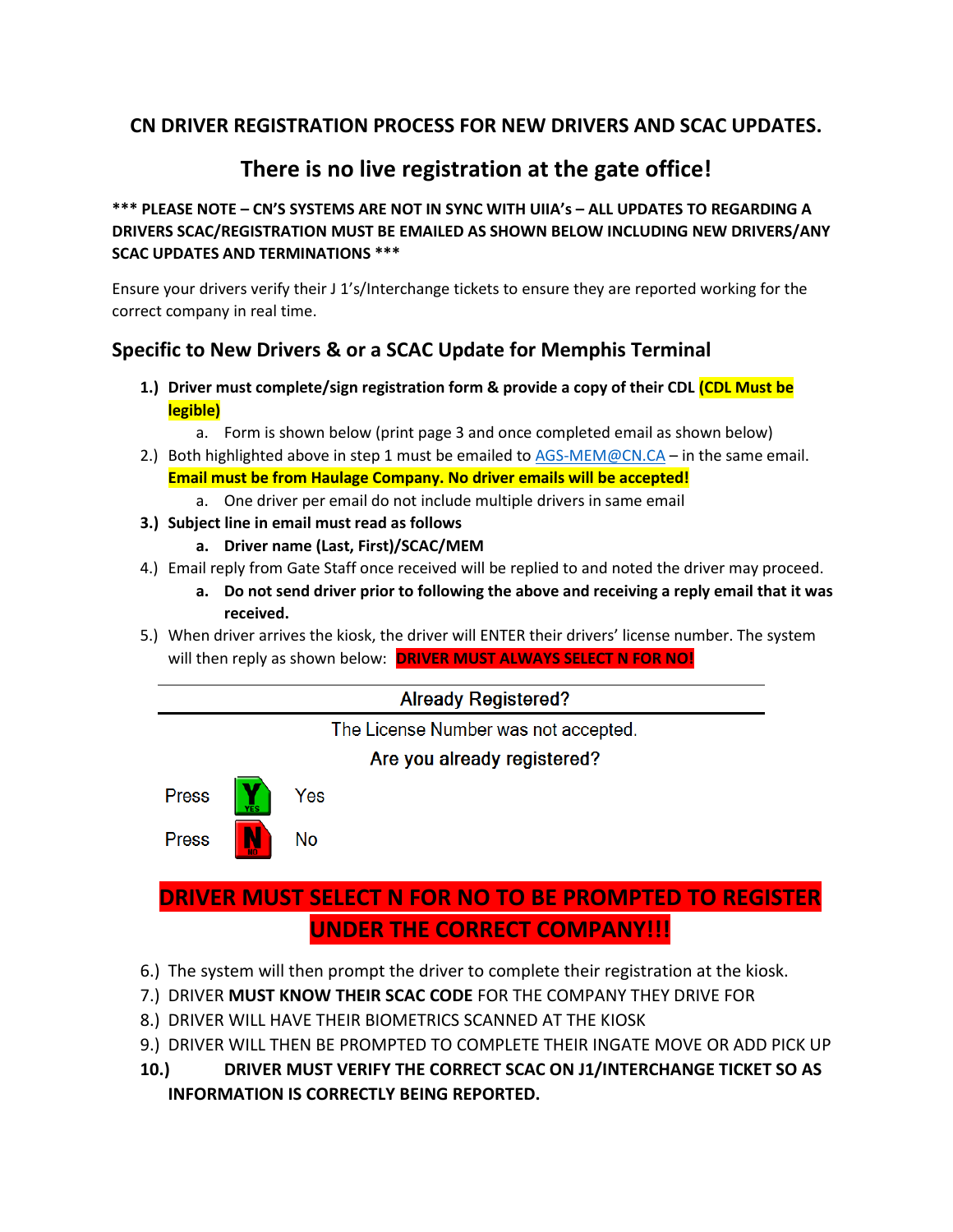## **Specific to Driver Terminations: (CN'S SYSTEMS ARE NOT IN SYNC WITH UIIA'S SOFTWARE)**

- 1.) Send an email to [AGS-MEM@CN.CA](mailto:AGS-MEM@CN.CA) as soon as a driver is terminated from your fleet.
- 2.) CN Gate Team will then reply that the driver has been deleted from our system.
	- a. This will prompt a driver to re-register then with their new company by next visit.
	- b. This will remove any charges associated to the driver making moves under your SCAC.
- 3.) At any time you may send an email to **AGS-MEM@CN.CA** to request a list of drivers showing registered under your SCAC.
- 4.) Any drivers you wish to have removed, follow the above process to have the driver deleted in real time.

### **(CN'S SYSTEMS ARE NOT IN SYNC WITH UIIA'S SOFTWARE)**

We GREATLY APPRECIATE your cooperation in this process to ensure accurate reporting with the drivers' and the companies they work for.

# **Registration and SCAC Update Form available on page 3 below**